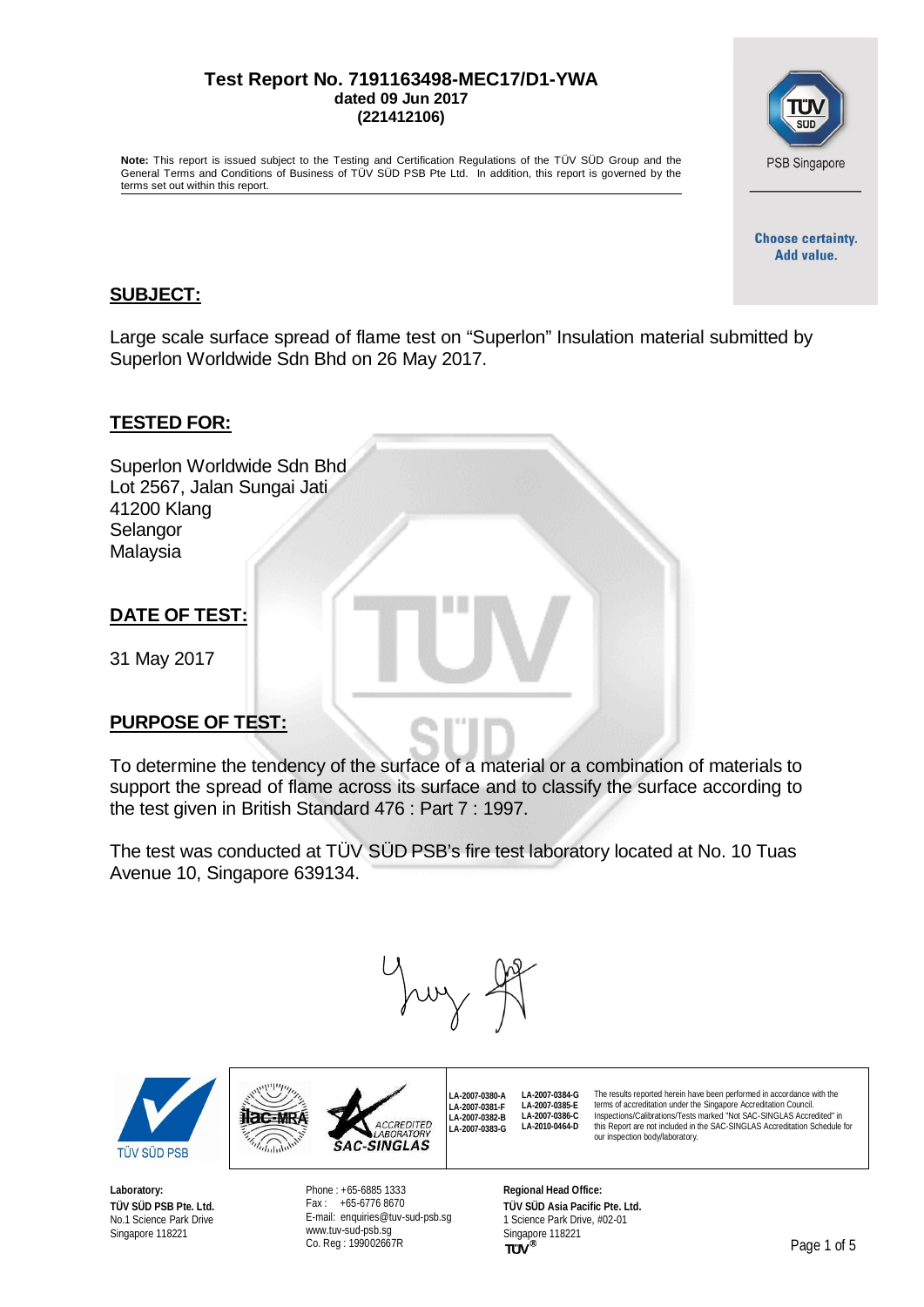

## **DESCRIPTION OF SPECIMENS:**

Nine pieces of specimen, said to be "Superlon" (25mm thick  $x$  60kg/m<sup>3</sup>) Insulation material comprising of Nitrile Butadiene Rubber (NBR), each of nominal test size of 885mm x 270mm were submitted.

## **TEST PROCEDURE:**

Prior to test, the specimens were prepared and conditioned in accordance with paragraphs 5.3 to 5.6 of the standard and secured to a specimen holder as described in paragraph 6.3.

Six specimens, backed with calcium silicate board, were tested with the skin (smooth) face exposed to the specified thermal radiation from the apparatus described in paragraph 6.1 of the standard. The intensity of the radiated heat incident on the specimen varies with distance from the hotter end, so that when the specified calibration panel is mounted in the place to be occupied by the specimen, the irradiance of the radiometer is as given in Table 1. The test was terminated when the flame front reached the 825mm reference line, or after 10 minutes has elapsed, whichever is the shorter.

## **Table 1 : Irradiance Along Horizontal Reference Line on the Calibration Board**

| Distance along reference line | Irradiance kW/m <sup>2</sup> |      |      |  |
|-------------------------------|------------------------------|------|------|--|
| from inside edge of specimen  |                              |      |      |  |
| holder                        |                              |      |      |  |
|                               |                              |      |      |  |
| mm                            | specified                    | min. | max. |  |
| 75                            | 32.5                         | 32.0 | 33.0 |  |
| 225                           | 21.0                         | 20.5 | 21.5 |  |
| 375                           | 14.5                         | 14.0 | 15.0 |  |
| 525                           | 10.0                         | 9.5  | 10.5 |  |
| 675                           | 7.0                          | 6.5  | 7.5  |  |
| 825                           | 5.0                          | 4.5  | 5.5  |  |

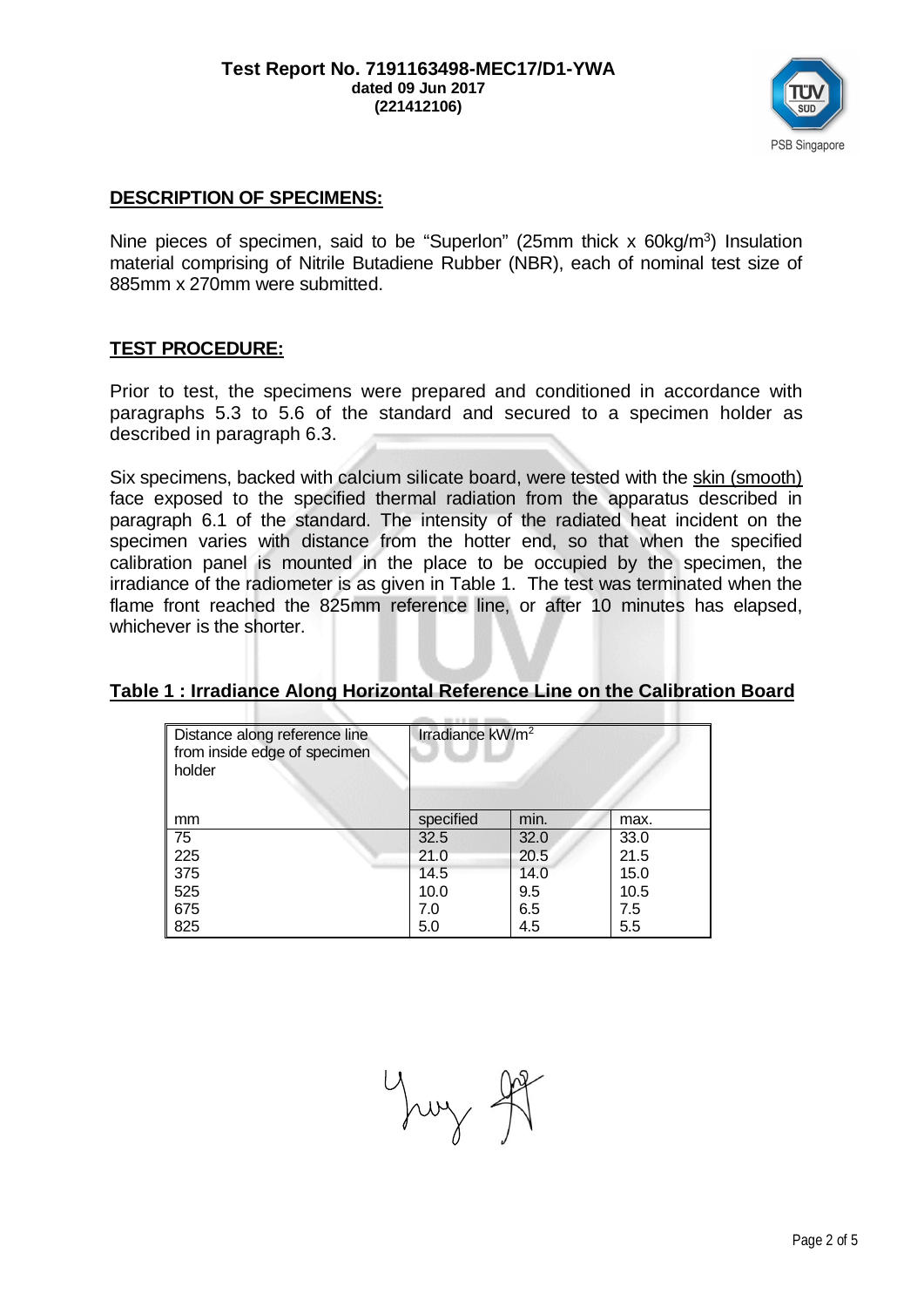#### **Test Report No. 7191163498-MEC17/D1-YWA dated 09 Jun 2017 (221412106)**



# **RESULTS OF TEST:**

| Specimen No.            | 1                | $\overline{2}$ | 3                                             | 4                   | $\overline{5}$ | 6   |
|-------------------------|------------------|----------------|-----------------------------------------------|---------------------|----------------|-----|
| Spread of flame at      | $\mathbf 0$      | $\mathbf 0$    | $\pmb{0}$                                     | $\mathbf 0$         | $\mathbf 0$    | 0   |
| first 11/2 minutes (mm) |                  |                |                                               |                     |                |     |
| Distance (mm)           |                  |                | Time of spread of flame to indicated distance |                     |                |     |
|                         |                  |                |                                               | (minutes · seconds) |                |     |
| Start of flaming        | nil              | nil            | nil                                           | nil                 | nil            | nil |
| 75                      |                  |                |                                               |                     |                |     |
| 165                     |                  |                |                                               |                     |                |     |
| 190                     |                  |                |                                               |                     |                |     |
| 215                     |                  |                |                                               |                     |                |     |
| 240                     |                  |                |                                               |                     |                |     |
| 265                     |                  |                |                                               |                     |                |     |
| 290                     |                  |                |                                               |                     |                |     |
| 375                     |                  |                |                                               |                     |                |     |
| 455                     |                  |                |                                               |                     |                |     |
| 500                     |                  |                |                                               |                     |                |     |
| 525                     |                  |                |                                               |                     |                |     |
| 600                     |                  |                |                                               |                     |                |     |
| 675                     |                  |                |                                               |                     |                |     |
| 710                     |                  |                |                                               |                     |                |     |
| 750                     |                  |                |                                               |                     |                |     |
| 785                     |                  |                |                                               |                     |                |     |
| 825                     |                  |                |                                               |                     |                |     |
| 865                     |                  |                |                                               |                     |                |     |
| Time of maximum         |                  |                |                                               |                     |                |     |
| spread of flame         |                  |                |                                               |                     |                |     |
| (minutes · seconds)     |                  |                |                                               |                     |                |     |
| Distance of maximum     |                  |                |                                               |                     |                |     |
| spread of flame (mm)    | $\boldsymbol{0}$ |                | 0                                             | $\mathbf 0$         | $\mathbf 0$    | 0   |
| Comments                |                  |                |                                               | None                |                |     |

Yung It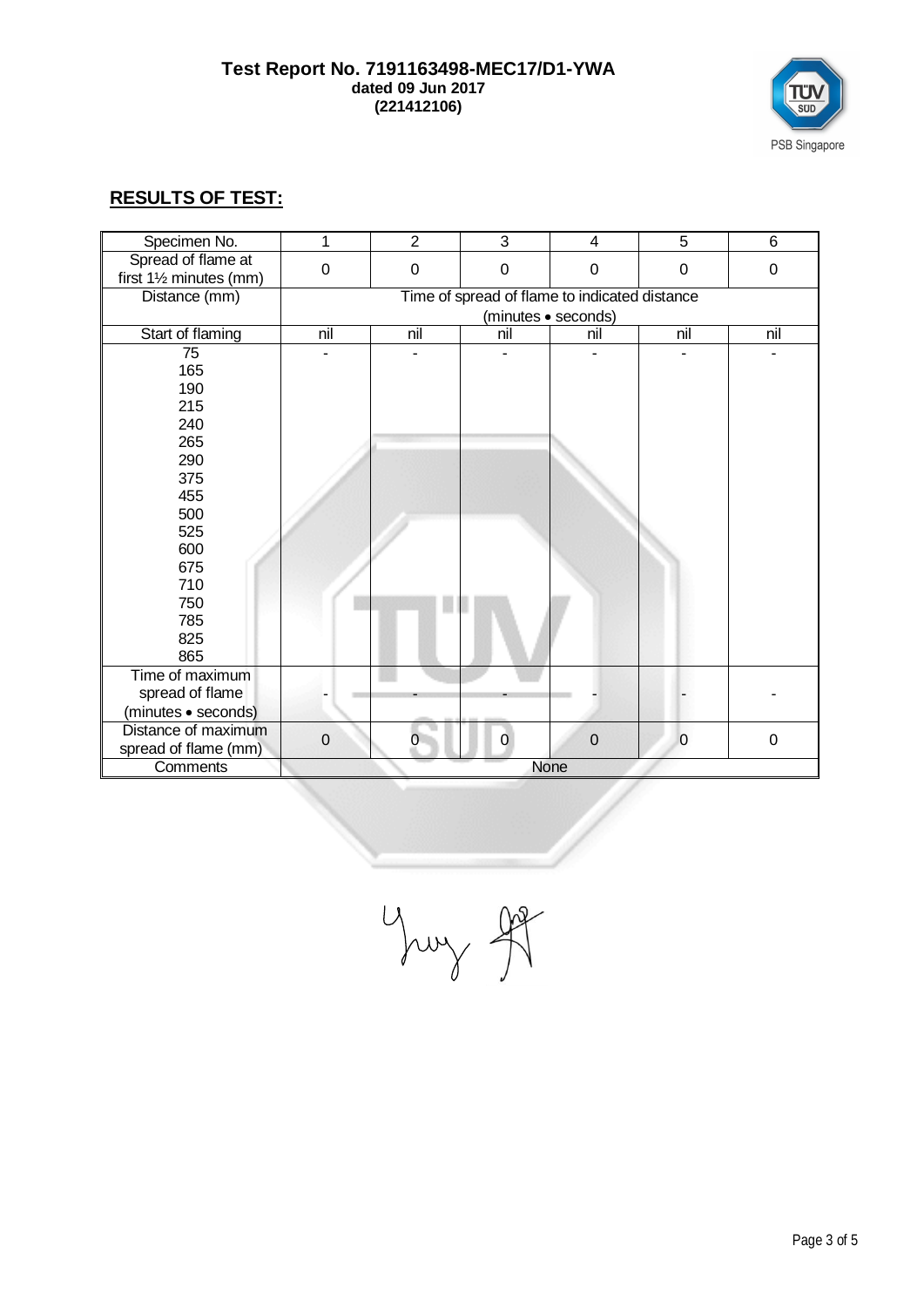

## **Classification of Surface Spread of Flame**

| Classification | Spread of flame at 1.5 min.      |                                          | Final spread of flame |                                          |  |
|----------------|----------------------------------|------------------------------------------|-----------------------|------------------------------------------|--|
|                | Limit (mm)                       | Limit for one specimen in<br>sample (mm) | Limit<br>(mm)         | Limit for one specimen in<br>sample (mm) |  |
| Class 1        | 165                              | $165 + 25$                               | 165                   | $165 + 25$                               |  |
| Class 2        | 215                              | $215 + 25$                               | 455                   | $455 + 45$                               |  |
| Class 3        | 265                              | $265 + 25$                               | 710                   | $710 + 75$                               |  |
| Class 4        | Exceeding the limits for class 3 |                                          |                       |                                          |  |

## **CONCLUSION:**

In accordance with the class definitions specified in the Standard, the test results show that the sample tested has a Class One Surface Spread of Flame.

## **REMARKS:**

The test results relate only to the behaviour of the test specimens of the product under the particular conditions of test; they are not intended to be the sole criterion for assessing the potential fire hazard of the product in use.

 $\frac{1}{2}$ 

Ye Wint Aung Cong Kian Huat

Higher Associate Engineer Senior Associate Engineer Fire Property **Mechanical**